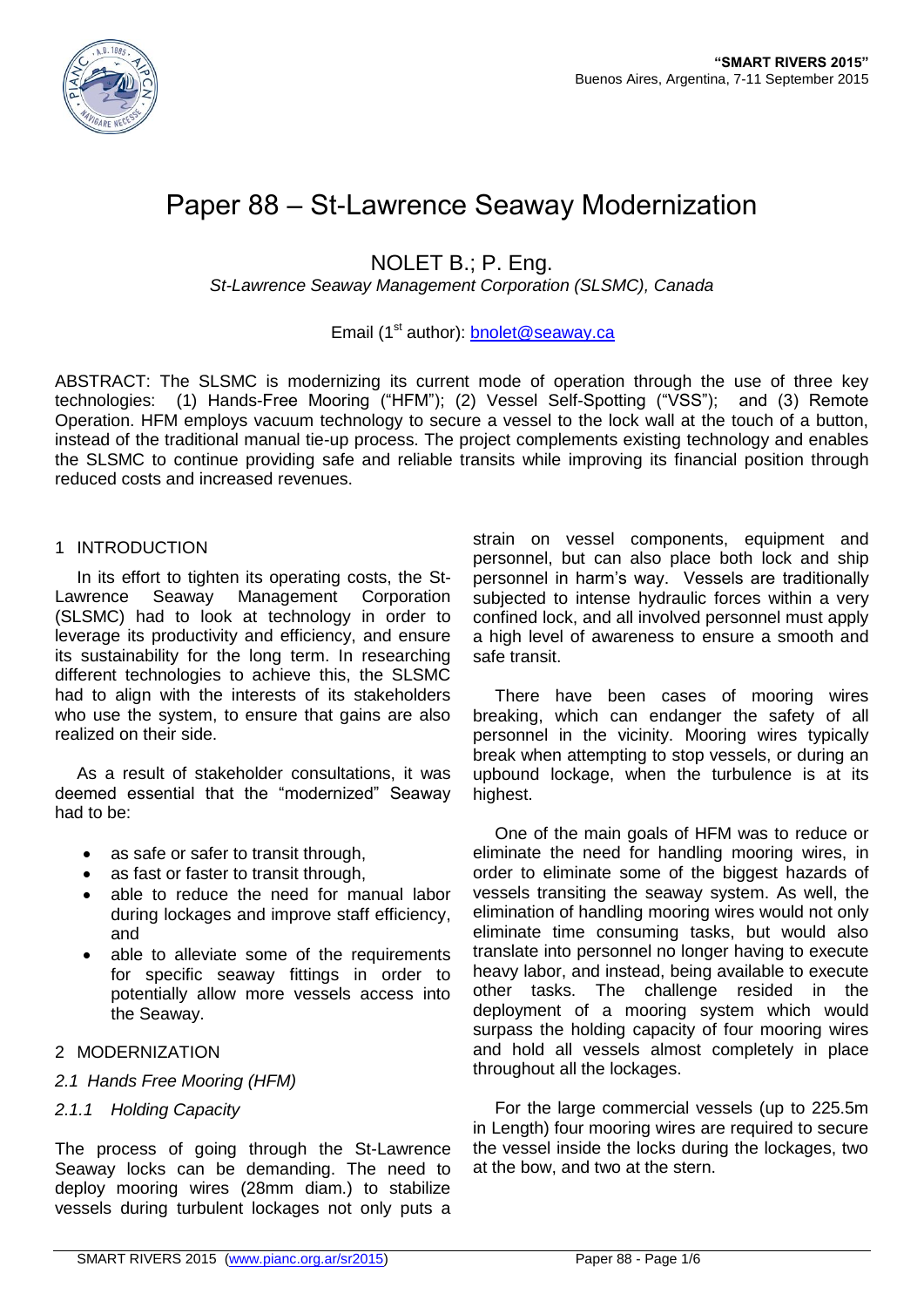

Figure 1: Four Mooring Wires are required for lockages

Mooring wires and associated winches may have a pull capacity of up to 10 Tons each, providing, at best, 20 Tons of holding force in either of the foreaft direction (assuming wires are parallel to the vessel). Still, it was common to see vessels drifting forward and aft a few meters during a lockage, allowing possible impacts with neighboring structures, causing damage. A typical deep lock in the Seaway has 14metres difference between upper pool and lower pool, and the fill times vary between 8 to 10 minutes. This creates high turbulence around vessels in low pool, with beams sometimes only 600mm less than the width of the lock. The highest forces were measured either at the start of a fill for an upbound vessel, or when the lower mitre gates open prior to releasing a lowered vessel (the lower end mitre gates open swinging towards the vessels).

Any new mooring system not only had to be able to raise and lower with the moored transiting vessels, but also had to be recessed into the existing lock walls when not used. Vessels with beams of 23.77m are common in a lock 24.38m wide leaving no room to accommodate for the equipment, This substantially restricted the allowable fore-aft movement of the new mooring system once moored to the vessels, since vertical slots had to be cut in the existing lock walls to install the new mooring equipment. The need for the HFM equipment to be able to move vertically was emphasized by the high number of vessels who have thick steel rub bars, usually positioned near the waterline. The mooring system had to have the ability to position the different units at a variety of desired heights in order to avoid any rub bars, even if the vessel is in ballast, with a deep draft at the stern and a shallow draft at the bow.

As prototypes were developed and installed, equipped with load cells and strain gauges, along with new water level sensors in strategic locations. data started to be collected for upbound lockages and downbound lockages. Different fill profiles and different locks presented different force patterns

over time, which required some HFM equipment adaptation. It was not financially viable to implement a system with sufficient capacity to hold all vessels with zero fore-aft movement allowed. It became evident that a balance between holding capacity and allowable vessel movement had to be achieved. Allowing some vessel movement during lockages drastically reduced the forces on the HFM equipment. Different concepts of energy absorption were explored, ending on the selection of hydraulic cylinders anchored horizontally behind the vacuum pads,



Figure 2: Double Unit extended in to the lock

A standard vacuum pad draws a vacuum of up to -95 KPA, which translates into a coupling force of 20 tons per pad in the pull away direction. The main part of the pad which makes contact with the vessel hull is the neoprene seal on the perimeter of each vacuum pad. The coefficient of friction between the neoprene seal of the vacuum pad and the steel hull is such that the holding force in the vessel's fore-aft direction is approximately 10 Tons per vacuum pad. Any forces in different directions are to be added when considering the overall holding capacity



Figure 3: Typical Cavotec MoorMaster<sup>tm</sup> vacuum pad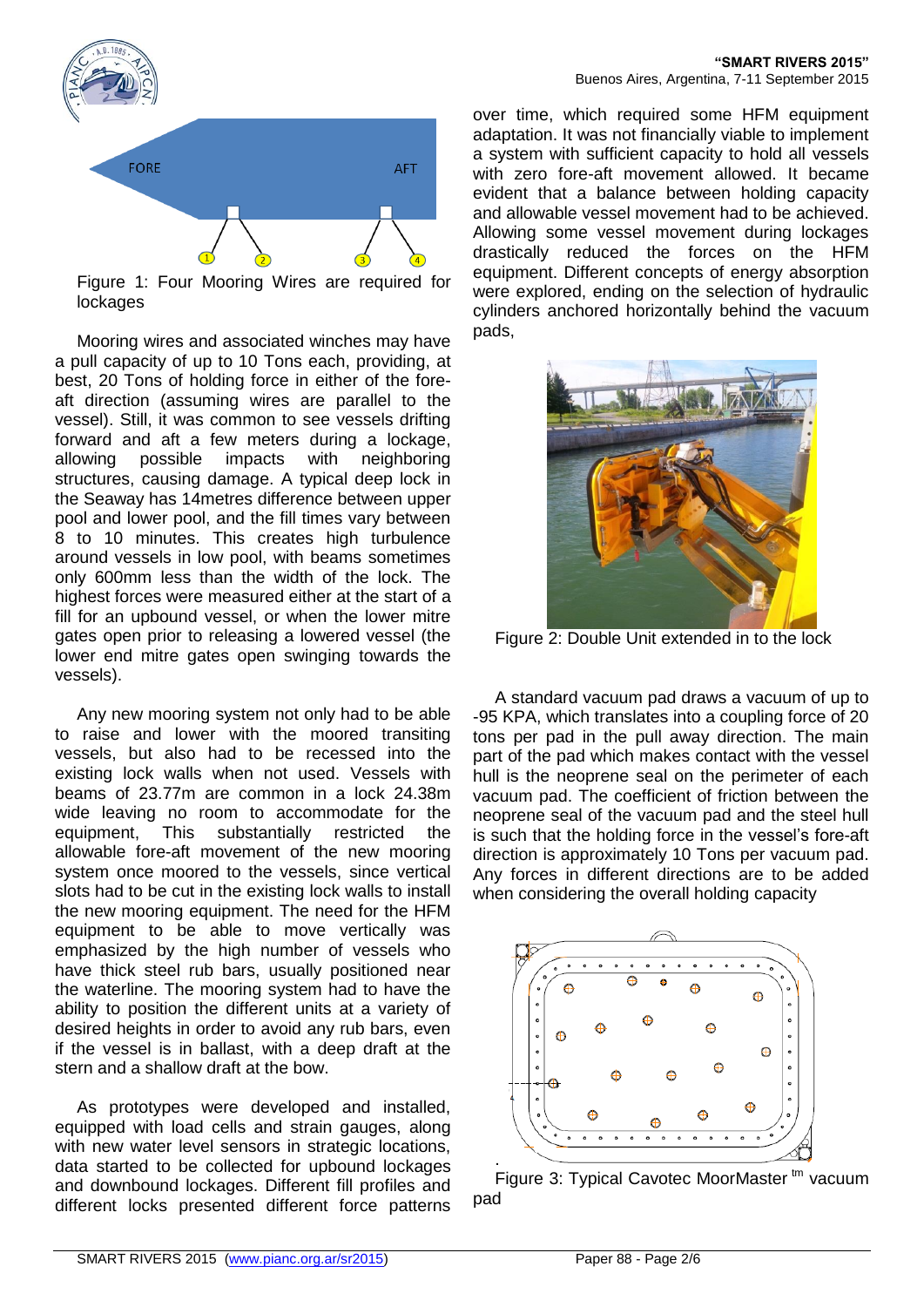

The final mooring system being deployed at all deep locks of the St-Lawrence Seaway system is made up of a total of six (6) vacuum pads, providing an overall holding capacity of 120 Tons, or 60 Tons in the fore-aft direction. The layout chosen comprises of three (3) double units, each unit is recessed inside a slot in the lock wall, to minimize civil installation costs. Each pad can move up to 300mm in either direction (downstream or upstream, moored or unmoored).

Allowing a maximum fore-aft movement of 300mm in either direction while moored has been deemed appropriate, keeping the forces within the system capacity for the majority of the vessels. It has also been deemed sufficient to withstand the forces in the reverse direction immediately after mooring upbound vessels in low pool, as a result of the piston effect experienced by large upbound vessels entering the locks with speed.

In some cases, the timing of opening of the intake valves to fill the locks has been adapted to ensure that the main forces on the mooring equipment are vessels pushing into the vacuum pads as opposed to pulling on them, and balancing the fore-aft forces. As well, as a new standard, vessels are now held 300mm away from the lock walls, to preserve the vessel hulls and the lock walls. This change has had an impact of water movements during lock filling, which required some customization of the valve timing opening sequences.



Figure 4: Three double units recessed in a lock wall

### *2.1.2 Layout of the Mooring system*

When establishing the layout of the equipment, a balance had to be reached between spacing the double units as far as possible to provide them with the best leverage while holding the vessel, and the need to be able to attach to as many vessels as possible using the Seaway system. Commercial vessels as short as 100m in length and as long as 225.5m use the system, and the 6 pads need parallel body to secure the vessels. Based on the profile of the fleet using the Seaway system, it was decided that the optimal layout was to place all three units 25m apart from each other, for an overall footprint of 50m, and centered along the lock wall. Any vessel with approximately 60m of parallel body will be secured with three double units. Shorter vessels may be processed with only two units (4 pads) since the forces on the vessels during the lockages are much less, with the water having more room to move around the vessel.



Figure 5: Mooring units centered in the lock wall, 25 m apart from each other

### *2.1.3 Warping and positioning vessels*

As prototypes were being refined, it also became evident that, for the narrower vessels using the Seaway, the use of wires for positioning close to the lock wall was going to require the provision of an equivalent method, if wires were no longer going to be used. The latest mooring units were designed with the ability to extend close to 2m into the lock, capture the vessel, bring it close to the lock wall and hold it off the concrete face. This added feature has been very well received by the Seaway stakeholders, with the added benefits of safety and time savings.

With the tight tolerances between vessel length and lock dimensions, there was sometimes the need to have vessels move forward 4-5 metres after being stopped, in order to properly fit within the confines of the locks. With the removal of mooring wires, which was the preferred method of finalizing the positioning of vessels, the mooring system had to gain the ability to move vessels a set distance in a set direction (fore or aft). A "Warping" sequence, a Cavotec patented active control technology developed for other installations was modified for this application. It is made up of a series of "attach /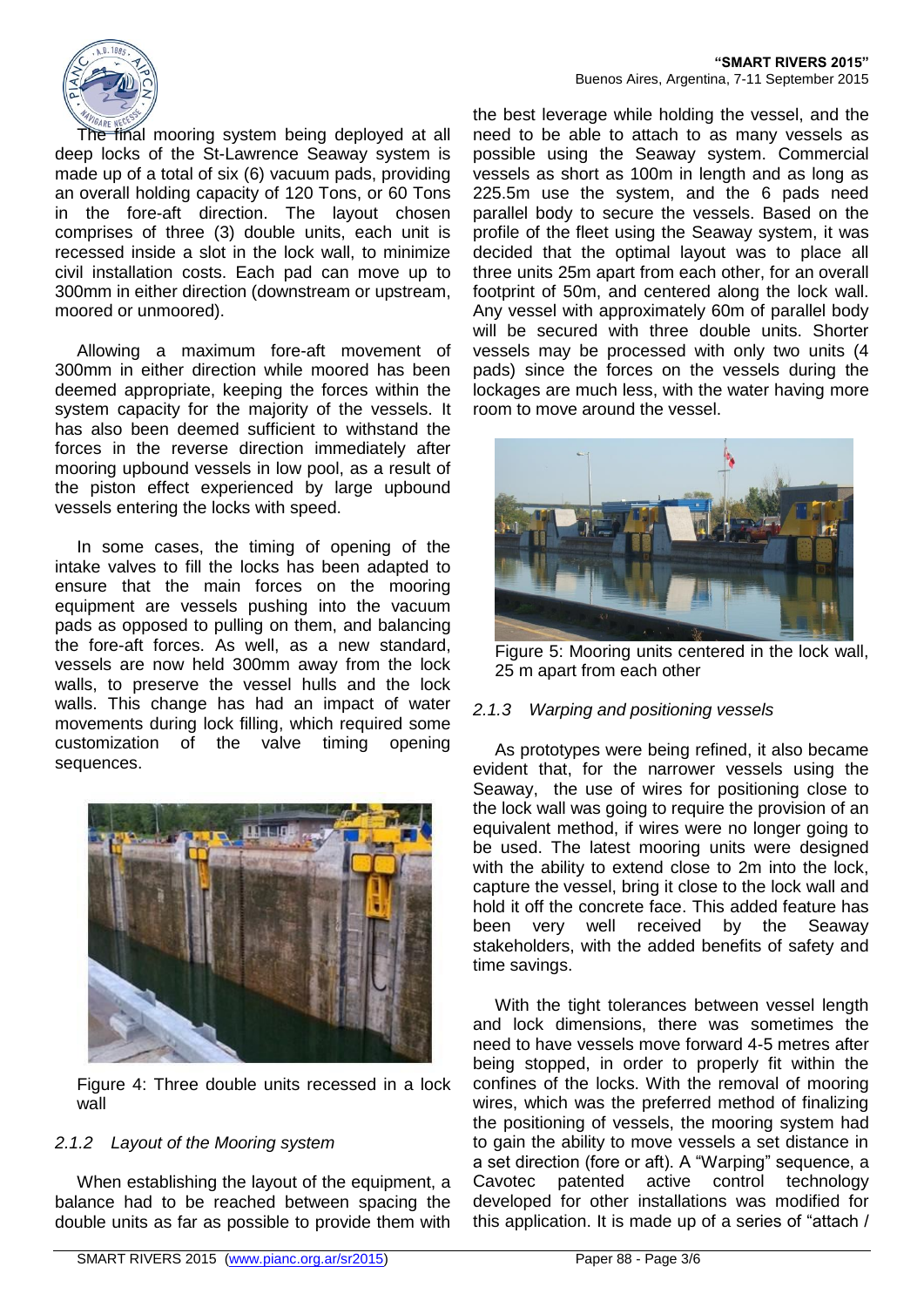

move sideways / detach /re-position /re-attach / etc". The Warping function makes it possible for the Hands Free Mooring system to not only capture the vessels, but also place them in their final position longitudinally in order to proceed with the lockage.



Figure 6: Hands Free Mooring units bring vessels close to the lock wall, and hold them off the concrete wall during the lockage

# *2.2 Vessel Self-Spotting (VSS)*

Vessel clearances at either the stern or the bow can be as short at 3-4 metres. This forces the need for accurate positioning inside the lock before the lockage can proceed.



Figure 7: Laser Scanner to spot vessel into lock

VSS uses innovative three-dimensional Class 1, eye-safe laser scanning and image recognition techniques to detect and track the position of the most forward portion of the vessel. It indicates to the vessel the distance it has to go to reach its final mooring position in the lock. The vessel's position is updated dynamically and displayed to the vessel on LED panels, as it progresses to its final mooring position.



Figure 8: Laser Scanner and Display Panel

VSS is currently implemented and proven operational at all the SLSMC deep locks.

## *2.3 Remote Operation*

With the implementation of Hands Free Mooring, the presence of personnel at the lock is no longer required. The operation of the lock can now be done from any site, and are being centralized into the Seaway's traffic control centres. This allows lock operators to be in charge of different locks at different times, depending on traffic patterns.

The Modernization Project also consists of implementing remote operations for the remaining locks and bridges of the St-Lawrence Seaway Management Corporation. More specifically, the lock operation and associated tasks are being transferred to central control points where operations can be executed and monitored remotely. The ability to touch, hear and see is being replaced by modern cameras, microphones and sensors; in order to ensure smooth transition. The functions being transferred to remote operation will include the following lock equipment:

- VSS;
- gates that allow vessels entry and exit from a lock;
- valves filling and emptying locks;
- ship arrestors, which are used for protection of gates in case vessels do not stop at the appropriate position; and
- the HFM equipment

Remote operation has already been implemented for most movable bridges that are not adjacent to locks and has been working successfully for several years. It has also been installed and tested at Lock 1 near Montreal. The application of remote operation is currently extending to the remaining structures of the St-Lawrence Seaway Management Corporation.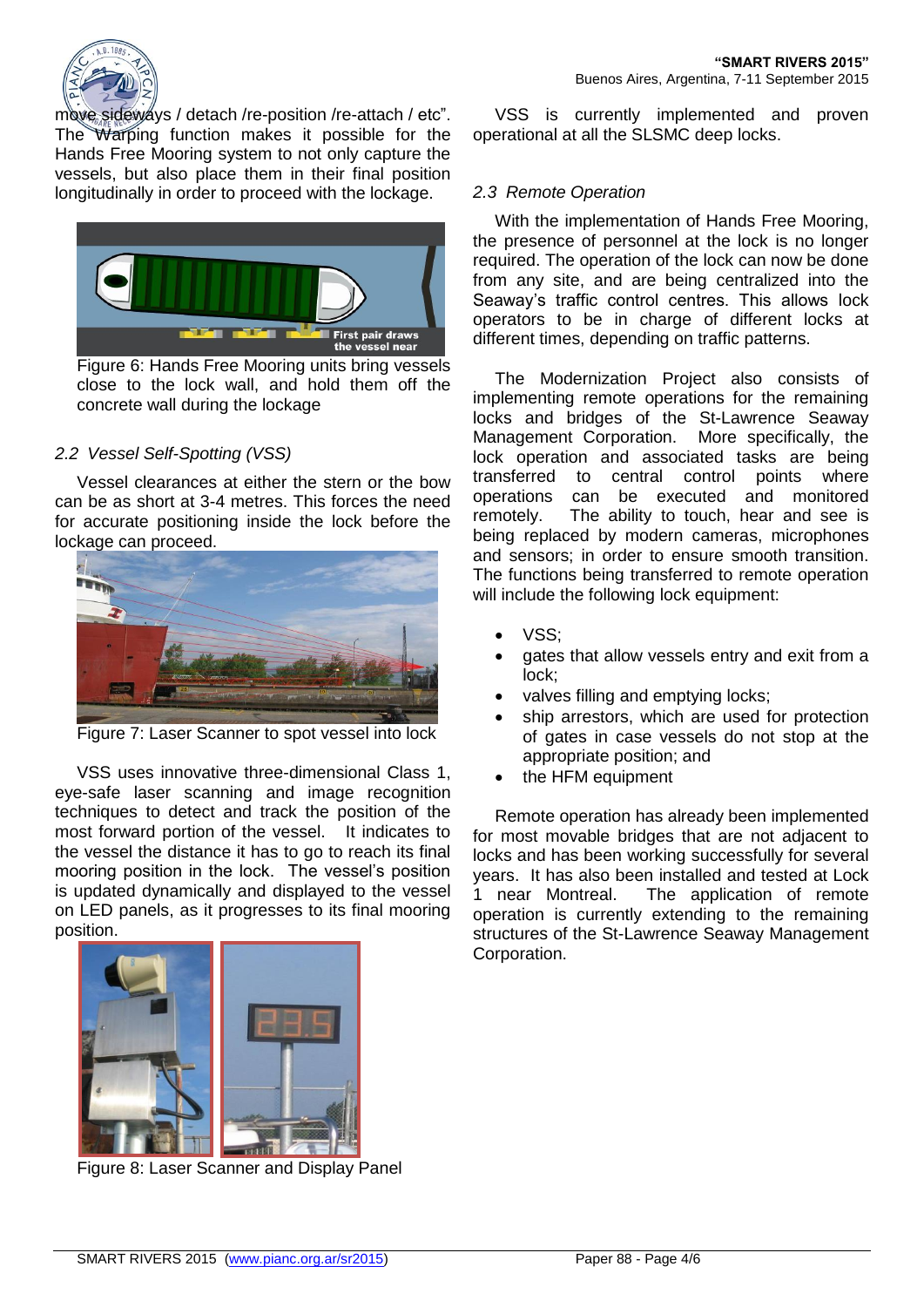



Figure 9: Remote Operations of Locks and Bridges

# 3 BENEFITS DELIVERED

### *3.1 Safety*

As more and more compatible vessels are using the HFM system, the use of mooring wires is also disappearing (one of the major injury factors on board a ship). This translates not only into a reduction of frequency of wire breaks and associated hazards, but also a reduction of manual labor which translates in an improvement in the working conditions of all personnel involved.

The process of transiting through the Seaway locks has gone from being very labor intensive to being automated with machinery executing the hard work.

Additional benefits in safety cost savings related to the avoidance of lost time injury are also anticipated over time.

### *3.2 Staff efficiency*

With the HFM equipment securing the vessel safely in position, the tasks of tending to the winches and mooring wires are no longer required, freeing up personnel to execute other tasks.

With increased regulations around work hours and mandatory rest periods, the automation of the mooring has provided some flexibility for vessel crews to facilitate compliance to regulation, by being available during the lock transits, either for other tasks or for resting

### *3.3 Time savings*

.

With the requirement of four mooring wires for each commercial vessel, the tasks of deploying handlines, tying up mooring wires, hoisting up the mooring wires with car haulers and placing them on bollards was time consuming. The mooring and releasing of vessels with the HFM system only takes a few seconds.

Overall, an average improvement of seven (7) minutes per lock has been measured, on a two-way lockage, based on two populations of three hundred (300) transits, at different stages of the project.

With thirteen (13) locks equipped with HFM, the time savings start to have a considerable beneficial impact.

#### *3.4 Other benefits*

With the requirement to use four (4) mooring wires at each lock, the wear and tear on vessel-mounted equipment such as winches and wires, and its related maintenance and replacement costs, can be substantial. The implementation of HFM at every deep lock completely eliminates that portion, lengthening the equipment life, and spreading the related maintenance.

A review of the current mandatory requirement for vessels to be equipped with mooring wires and roller fairleads will be done, once the system is fully converted. Alleviating this requirement may facilitate Seaway access to some vessels not currently equipped with wires and roller fairleads.

In addition, in the Great Lakes environment, the absence of salt water means that vessels may expect to have a longer service life than salt water vessels. It is common to see vessels with considerable age transit through the Seaway. Sliding on approach walls and lock walls has translated into hulls with poor surface quality on older vessels. With vessels no longer required to tighten their mooring wires to ensure contact with the lock wall during the lockage, the hulls no longer rub the concrete walls with extensive pressure. Not only does this extend the condition and life of both the vessel hulls and the lock walls, but it becomes an important factor, as fleet renewal is currently taking place in the Great Lakes area.

### 4 CONCLUSION

A 2011 study called "The Economic Impacts of the Great Lakes – St-Lawrence Seaway System" revealed the following global contributions of the Seaway system:

- 227,000 jobs
- \$34.6Billion (CAD) Economic Contribution
- \$14.5Billion (CAD) Personal Income
- \$4.7Billion (CAD) in taxes paid to Federal, State,Provincial Governments